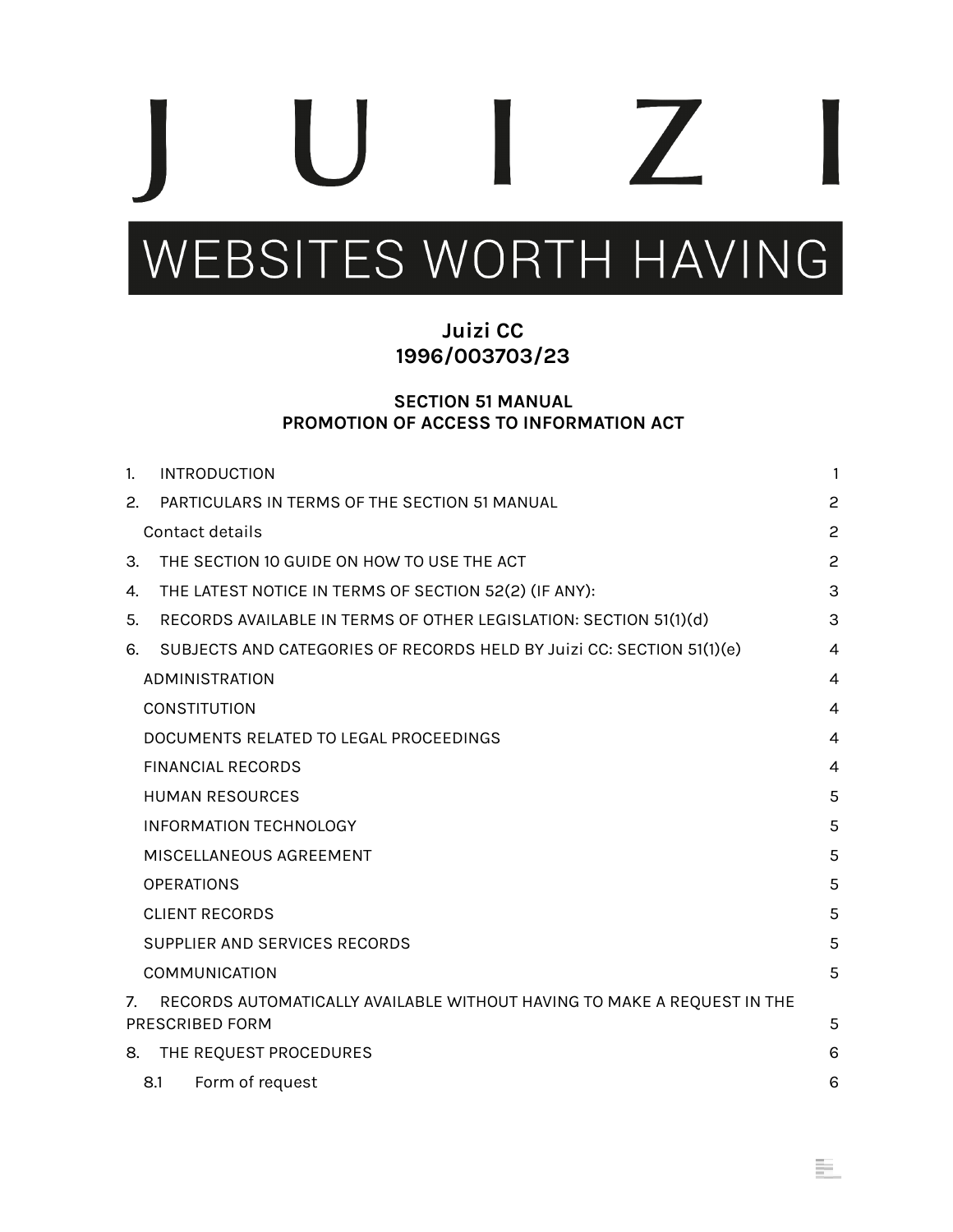| 8.2    | Fees                          | 6              |
|--------|-------------------------------|----------------|
| 8.3    | Grounds for refusal           | $\overline{7}$ |
| -8.4   | Remedies                      | 7              |
|        | 9. AVAILABILITY OF THE MANUAL | 8              |
| FORM C |                               |                |
|        |                               |                |

### <span id="page-1-0"></span>**1. INTRODUCTION**

The Promotion of Access to Information Act, 2000 (the "Act") gives third parties the right to approach private bodies and the government to request information held by them, which is required in the exercise and/or protection of any rights. On request, the private body or government is obliged to release such information. This right to access information is subject to justifiable limitations, including:

Limitations aimed at the reasonable protection of privacy;

Commercial confidentiality;

Effective, efficient and good governance

And in a manner which balances that right with other rights, including rights contained in the Bill of Rights in the Constitution.

This manual informs requestors of procedural and other requirements which a request must meet as prescribed by the Act.

#### **Main Business**

Website development and hosting

# <span id="page-1-1"></span>**2. PARTICULARS IN TERMS OF THE SECTION 51 MANUAL**

#### <span id="page-1-2"></span>*Contact details*

**Head of the body:** Johan Beyers

**Information Officer:** Astrid Beyers

| Telephone number: | 0827472327       |
|-------------------|------------------|
| E-mail address:   | astrid@juizi.com |
| Web address:      | www.juizi.com    |

# <span id="page-1-3"></span>**3. THE SECTION 10 GUIDE ON HOW TO USE THE ACT**

This Guide has been compiled in terms of Section 10 of PAIA by the Human Rights Commission. It contains information required by a person wishing to exercise any right, contemplated by PAIA. It is available in all of the official languages. The Guide is available for inspection, inter alia, at the office of the offices of the Human Rights Commission at 29 Princess of Wales Terrace, cnr. York and St. Andrews Street, Parktown and on its website at www. sahrc.org.za.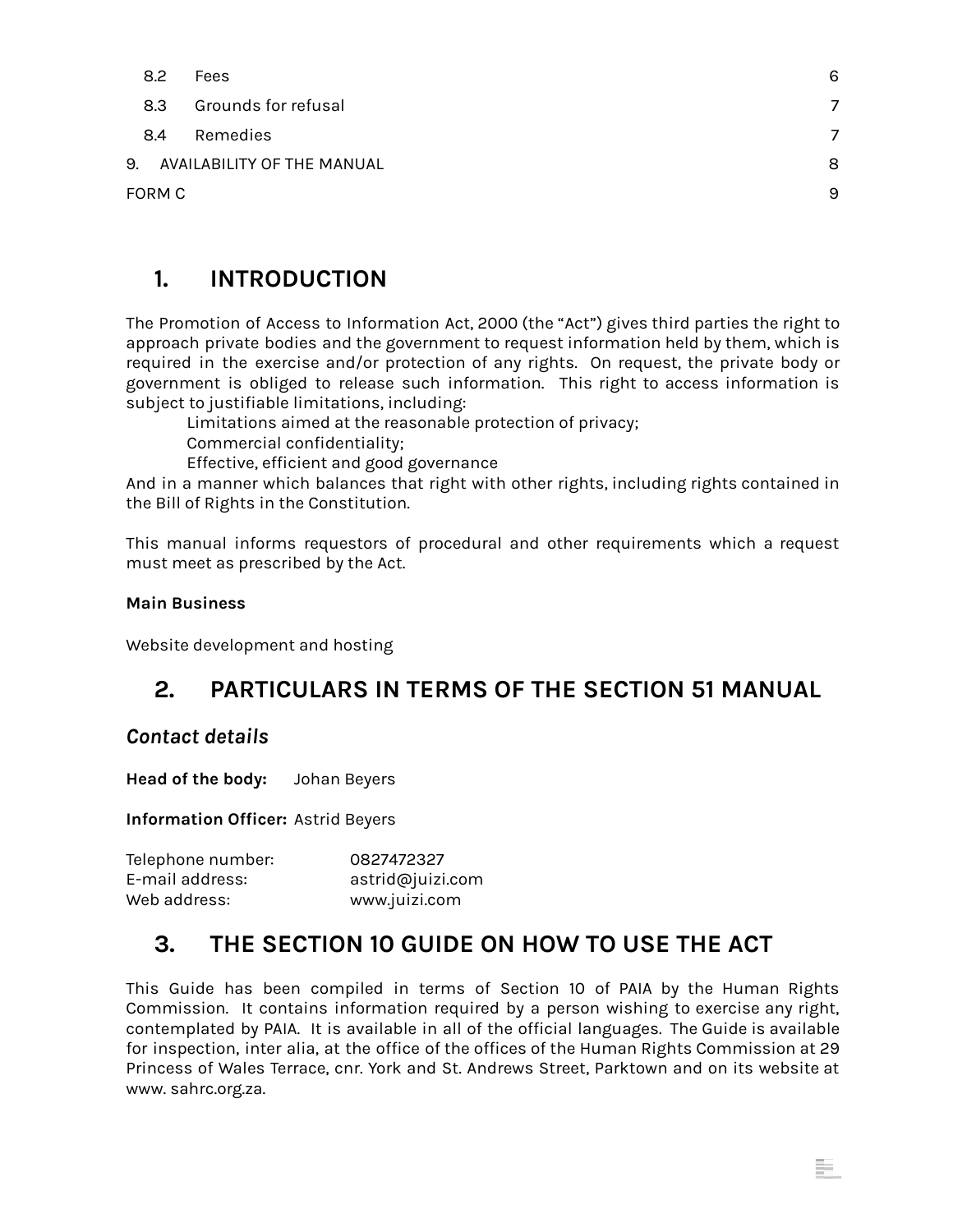Please direct any queries to:

**The South African Human Rights Commission: PAIA Unit The Research and Documentation Department**

| Postal address: | Private Bag 2700  |  |  |  |
|-----------------|-------------------|--|--|--|
|                 | Houghton          |  |  |  |
|                 | 2041              |  |  |  |
| Telephone:      | +27 11 484-8300   |  |  |  |
| Fax:            | +27 11 484-7146   |  |  |  |
| Website:        | www.sahrc.org.za  |  |  |  |
| E-mail:         | PAIA@sahrc.org.za |  |  |  |

# <span id="page-2-0"></span>**4. THE LATEST NOTICE IN TERMS OF SECTION 52(2) (IF ANY):**

At this stage no notice(s) has/have been published on the categories of records that are automatically available without a person having to request access in terms of PAIA.

# <span id="page-2-1"></span>**5. RECORDS AVAILABLE IN TERMS OF OTHER LEGISLATION: SECTION 51(1)(d)**

Where applicable to our operations, records are also maintained in terms of other legislation. The below list contains some of the more frequent legislation that may require us to keep records. Unless disclosure is prohibited in terms of the legislation, regulations, contractual agreements or otherwise, these records shall be available for inspection in terms of the requirements and conditions of the Act, should such interested parties be entitled to such information. Access should be requested in accordance with the prescriptions of the Act.

Basic Conditions of Employment Act 75 of 1997 Businesses Act 71 of 1991 Close Corporations Act 69 of 1984 Companies Act 71 of 2008 Compensation for Occupational Injuries and Diseases Act 130 of 1993 Competition Act 71 of 2008 Community Schemes Ombud Service Act 9 of 2011 Consumer Affairs (Unfair Business. Practices) Act 71 of 1988 Copyright Act 98 of 1978 Currency and Exchanges Act 9 of 1933 Customs and Excise Act 91 of 1964 Debt Collectors Act 114 of 1998 Designs Act 195 of 1993 Electronic Communications Act 36 of 2005 Electronic Communications and Transactions Act 25 of 2002 Employment Equity Act 55 Of 1998 Finance Act 35 of 2000 Financial Advisory and Intermediary Services Act 68 of 1997 Financial Intelligence Centre Act 38 of 2001 Financial Relations Act 65 of 1976 Financial Sector Regulation Act 9 of 2017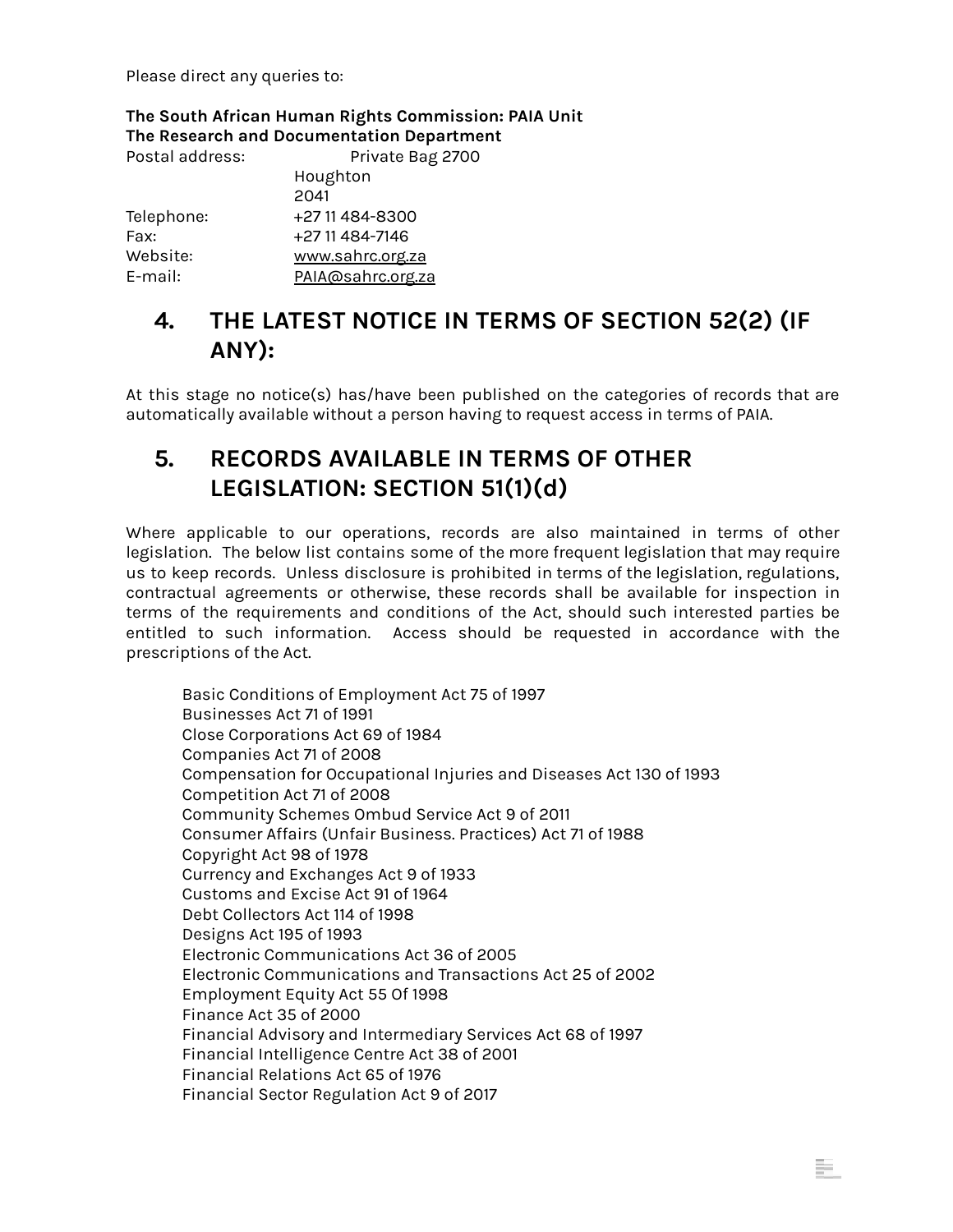Harmful Business Practices Amendment Act 23 of 1999 Identification Act 68 of 1997 Income Tax Act 58 of 1962 [Insolvency](https://www.gov.za/documents/insurance-act-18-2017-english-afrikaans-18-jan-2018-0000) Act 24 of 1936 Intellectual Property Laws [Amendment](https://www.gov.za/documents/intellectual-property-laws-amendment-act-0) Act 38 of 1997 Labour [Relations](https://www.gov.za/documents/intellectual-property-laws-amendment-act-0) Act 66 of 1995 Legal Practice Act 28 of 2014 Occupational Health and Safety Act 85 of 1993 Post and Telecommunications-related Matters Act 44 of 1958 Prevention of Organised Crime Act 121 of 1998 Promotion of Access of Information Act 2 of 2000 Protection of Personal Information Act 4 of 2013 South African Reserve Bank Act 90 of 1989 Skills Development Act 97 of 1998 Skills Development Levies Act 9 of 1999 Trade Marks Act 194 of 1993 Transfer Duty Act 40 of 1949 Unemployment Insurance Act 63 of 2001 Unemployment Insurance Contributions Act 4 of 2002 Value-Added Tax Act 89 of 1991

It is further recorded that the accessibility of documents and records may be subject to the grounds of refusal set out in this PAIA manual.

# <span id="page-3-0"></span>**6. SUBJECTS AND CATEGORIES OF RECORDS HELD BY Juizi CC: SECTION 51(1)(e)**

÷.

#### <span id="page-3-1"></span>*ADMINISTRATION*

Correspondence Licenses Minutes of Management meetings Minutes of staff meetings

#### <span id="page-3-2"></span>*CONSTITUTION*

List of directors Minute books and resolutions Power of attorney agreements Share register Shareholder's agreements Statutory registers Incorporation forms Memorandum and articles of association

#### <span id="page-3-3"></span>*DOCUMENTS RELATED TO LEGAL PROCEEDINGS*

#### <span id="page-3-4"></span>*FINANCIAL RECORDS*

Accounting Records Annual Financial Statements Asset Register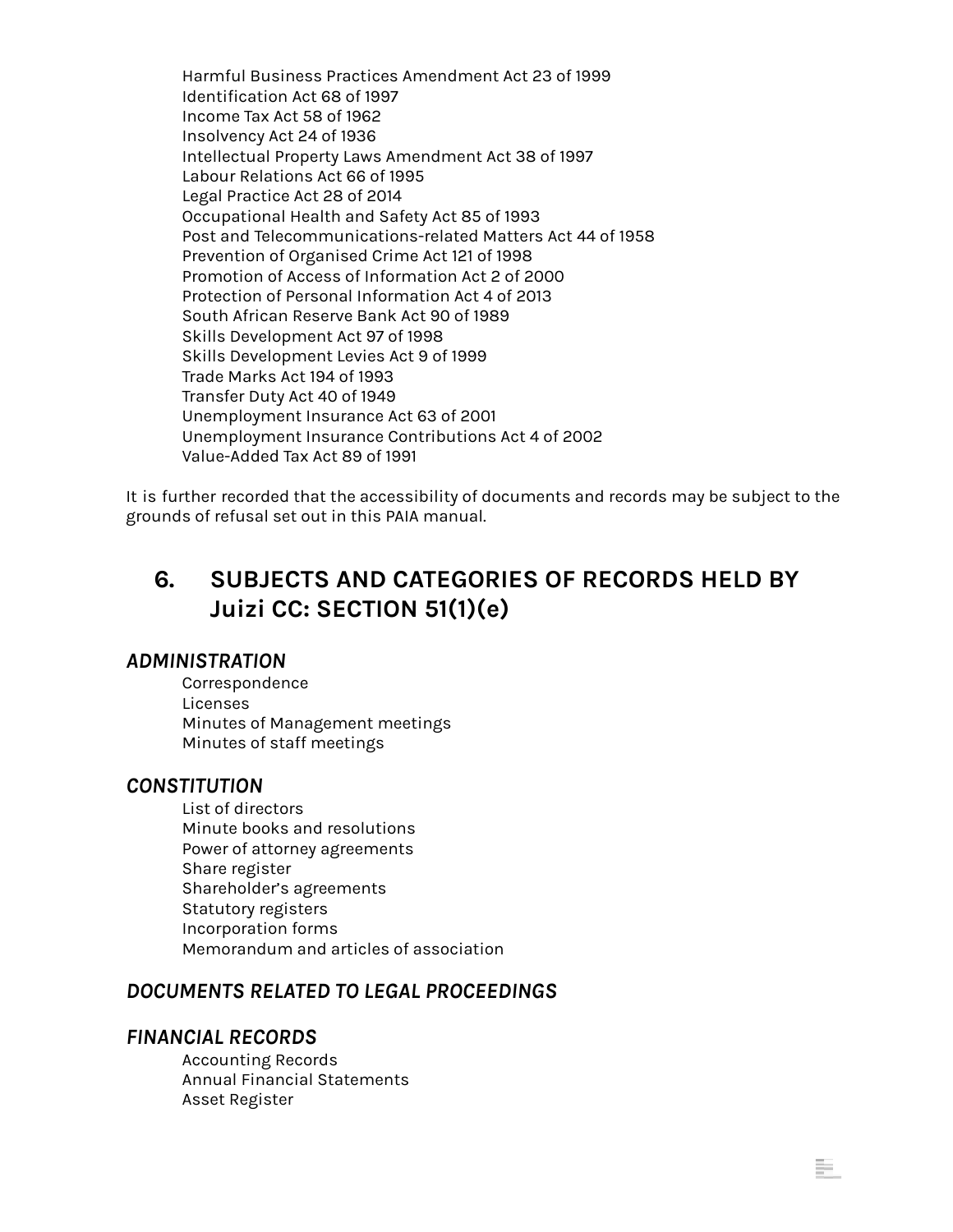Banking details Bank Statements Inventory records Vouchers Tax returns VAT returns Returns related to employee taxes

#### <span id="page-4-0"></span>*HUMAN RESOURCES*

Disciplinary records Employee code of conduct Employee contracts Employment Equity plan Work place skills plan Personnel files Remuneration records and policies Staff recruitment policies Training records and material

#### <span id="page-4-1"></span>*INFORMATION TECHNOLOGY*

Computer software support and maintenance agreements Software license agreements Agreements in respect of hardware Agreements with internet service providers

#### <span id="page-4-2"></span>*MISCELLANEOUS AGREEMENT*

#### <span id="page-4-3"></span>*OPERATIONS*

Firm policies Production records Register of clients Agreements with suppliers Agreements with service providers

#### <span id="page-4-4"></span>*CLIENT RECORDS*

Clients' files, including any records provided by the client to a third party acting on our behalf or directly to ourselves Client Mandates – records and evidence Billing information Records created by us pertaining to the customer, including transactional records.

÷.

#### <span id="page-4-5"></span>*SUPPLIER AND SERVICES RECORDS*

Agreements with suppliers Agreements with service providers

#### <span id="page-4-6"></span>*COMMUNICATION*

Correspondence with clients Correspondence to persons outside of the firm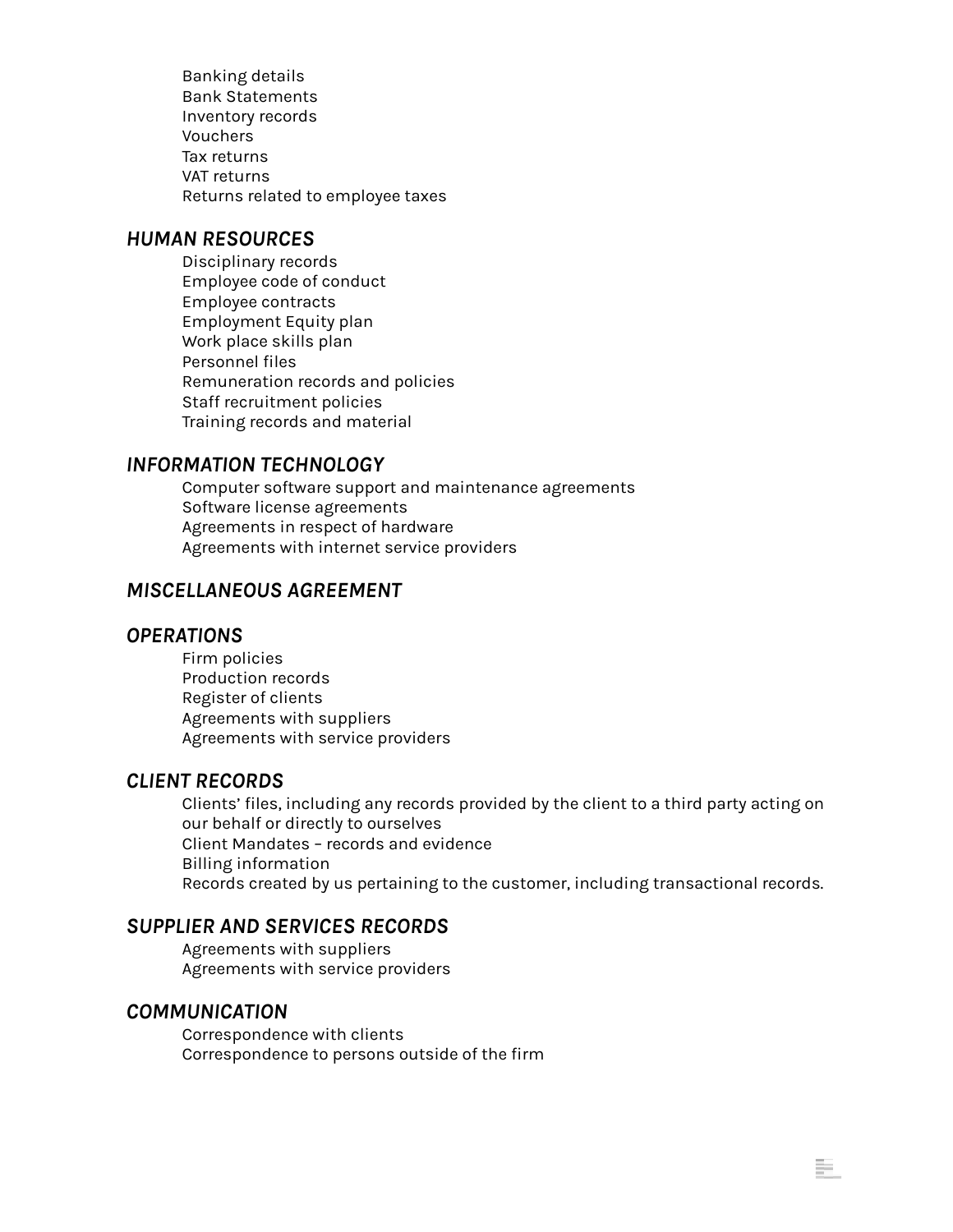# **7. RECORDS AUTOMATICALLY AVAILABLE WITHOUT HAVING TO MAKE A REQUEST IN THE PRESCRIBED FORM**

<span id="page-5-0"></span>Records of a public nature, typically disclosed on our website, may be accessed without the need to submit a formal application.

Other non-confidential records, such as statutory records maintained at CIPC, may also be access without the need to submit a formal application, however, please note that an appointment to view such records still has to be made through the Information Officer.

# <span id="page-5-1"></span>**8. THE REQUEST PROCEDURES**

#### <span id="page-5-2"></span>*8.1 Form of request*

The requester must comply with the procedural requirements contained in the Act relating to the request for access to a record.

The requester must use the prescribed form, form C to make the request for access to a record. This must be made to the Information Officer. This request must be made to the address or electronic mail address as per the Contact details.

The requester must provide sufficient detail on the request form to enable the Information Officer to identify the record and the requester. The requester should also indicate which form of access is required. The requester should also indicate if any other manner is to be used to inform the requester and state the necessary particulars to be so informed.

The requester must identify the right that is sought to be exercised or to be protected and provide an explanation of why the requested record is required for the exercise or protection of that right.

If a request is made on behalf of another person, the requester must then submit proof of the capacity in which the requester is making the request to the satisfaction of the head of the private body.

The Information Officer will take reasonable steps, if the requester is not a personal requester, to inform a third to whom the requested record relates, in order for the third party to make submissions to the Information officer why the request should be refused, or where required, give written consent for the disclosure of the requested record.

#### <span id="page-5-3"></span>*8.2 Fees*

A requester who seeks access to a record containing personal information about that requester is not required to pay the request fee. Every other requester, who is not a personal requester, must pay the required request fee:

The Information Officer must notify the requester (other than a personal requester) by notice, requiring the requester to pay the prescribed fee (if any) before further processing the request.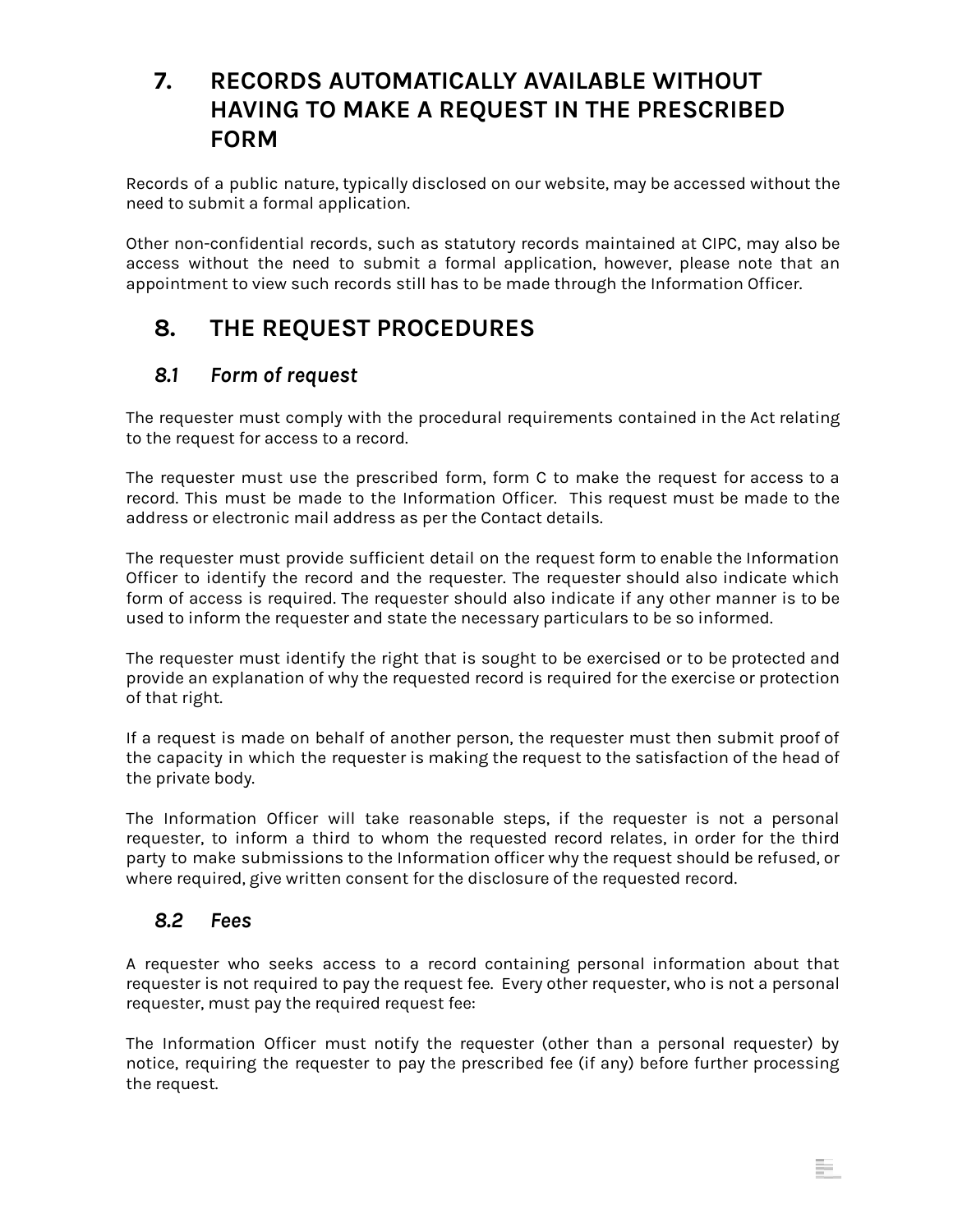The fee that the requester must pay to a private body is R50. The requester may lodge an application to the court against the tender or payment of the request fee.

After the Information Officer has made a decision on the request, the requester must be notified in the required form.

If the request is granted then a further access fee must be paid for the search, reproduction, preparation and for any time that has exceeded the prescribed hours to search and prepare the record for disclosure. The information officer shall withhold the record until the requester has paid the fees.

The Information Officer shall sever a record, if possible, and grant only access to that portion requested and which is not prohibited from being disclosed.

#### <span id="page-6-0"></span>*8.3 Grounds for refusal*

A Private Body, such as this, is entitled to refuse a request for information. Potential reasons for refusal may include:

Mandatory protection of the privacy of a third party which would involve the unreasonable disclosure of the personal information of that third party.

Mandatory protection of commercial information of a third party if the record contains:

- **o** Trade secrets of the third party
- **o** Financial, commercial, scientific or technical information which disclosure could cause harm to the commercial or financial interests of the third party
- **o** Information disclosed to us in confidence if the disclosure of the information will put the third party at a disadvantage in negotiations or commercial competition.

Mandatory protection of information if it is protected in terms of any agreement Mandatory protection of the safety of individuals and the protection of property. Mandatory protection of records which would be regarded as privileged in legal proceedings.

Commercial activities of a Private Body such as us, which may include

- **o** Our trade secrets
- **o** Information which may put us at a disadvantage in negotiations
- **o** Any program or procedure protected by copyright

Requests for information that are clearly frivolous or vexatious, or which involve an unreasonable diversion of resources shall be refused.

All request will be assessed on their own merits and in accordance with the applicable legal principles and legislation.

If a requested record cannot be found or does not exist, the Information officer shall notify the requester and such a notice shall be regarded as a decision to refuse access. If the record should later be found, the requester shall be given access in the manner stipulated in the prescribed form, unless the Information Officer has grounds to refuse access.

÷.

#### <span id="page-6-1"></span>*8.4 Remedies*

**Internal remedies**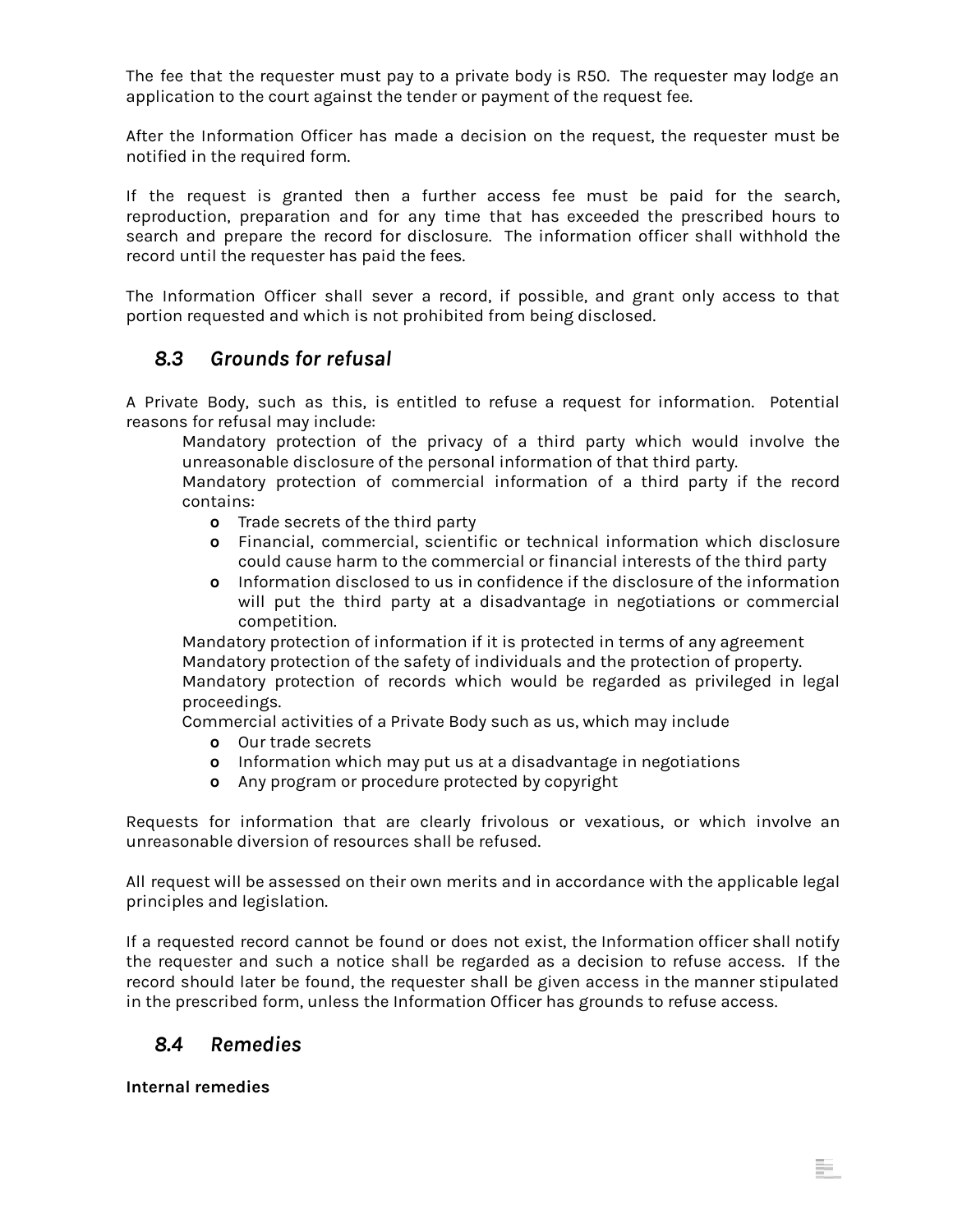We do not have any internal appeal procedure and the decision made by the Information officer is final. If the requester is not satisfied with the answer provided by the Information Officer, then the requester must exercise such external remedies as are available.

#### **External remedies**

A requester that is dissatisfied by the decision of the Information Officer may, within 30 days of being informed of the decision, apply to a Court for relief.

For the purpose of this Act, the following courts have jurisdiction: Constitutional court High court

A magistrate's court designated by the Minister of Justice

# <span id="page-7-0"></span>**9. AVAILABILITY OF THE MANUAL**

The manual is on our website and is also available for inspection during office hours at our offices free of charge. Copies are available from the SAHRC.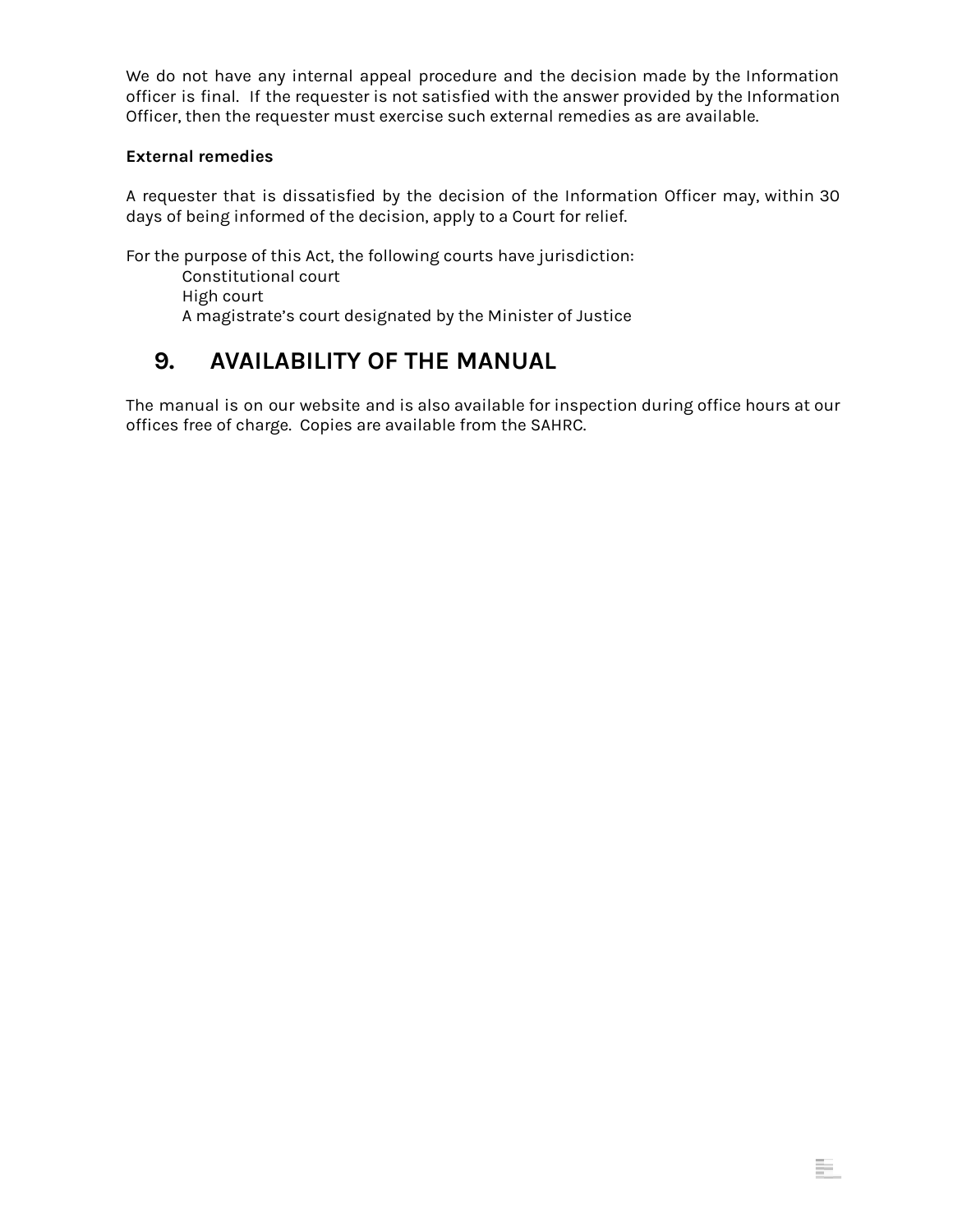#### **FORM C**

#### <span id="page-8-0"></span>REQUEST FOR ACCESS TO RECORD OF PRIVATE BODY (Section 53(1) of the Promotion of Access to Information Act, 2000 (Act No. 2 of 2000)

[Regulation 10]

#### **A. Particulars of private body**

The Head:

#### **B. Particulars of person requesting access to the record**

(a) The particulars of the person who requests access to the record must be given below. (b) The address and/or fax number in the Republic to which the information is to be sent must be given. (c) Proof of the capacity in which the request is made, if applicable, must be attached.

| Full names and surname: |  |
|-------------------------|--|
| Identity number:        |  |
| Postal address:         |  |
|                         |  |
|                         |  |
| Fax number:             |  |
| Telephone number:       |  |
| E-mail address:         |  |
|                         |  |

Capacity in which request is made, when made on behalf of another person:

#### **C. Particulars of person on whose behalf request is made**

………………………………………………………………………………………………..

This section must be completed *ONLY if* a request *for information is* made on behalf of *another* person.

÷.

Full names and surname: ……………………………………………………………

Identity number: …………………………………………………………….

#### **D. Particulars of record**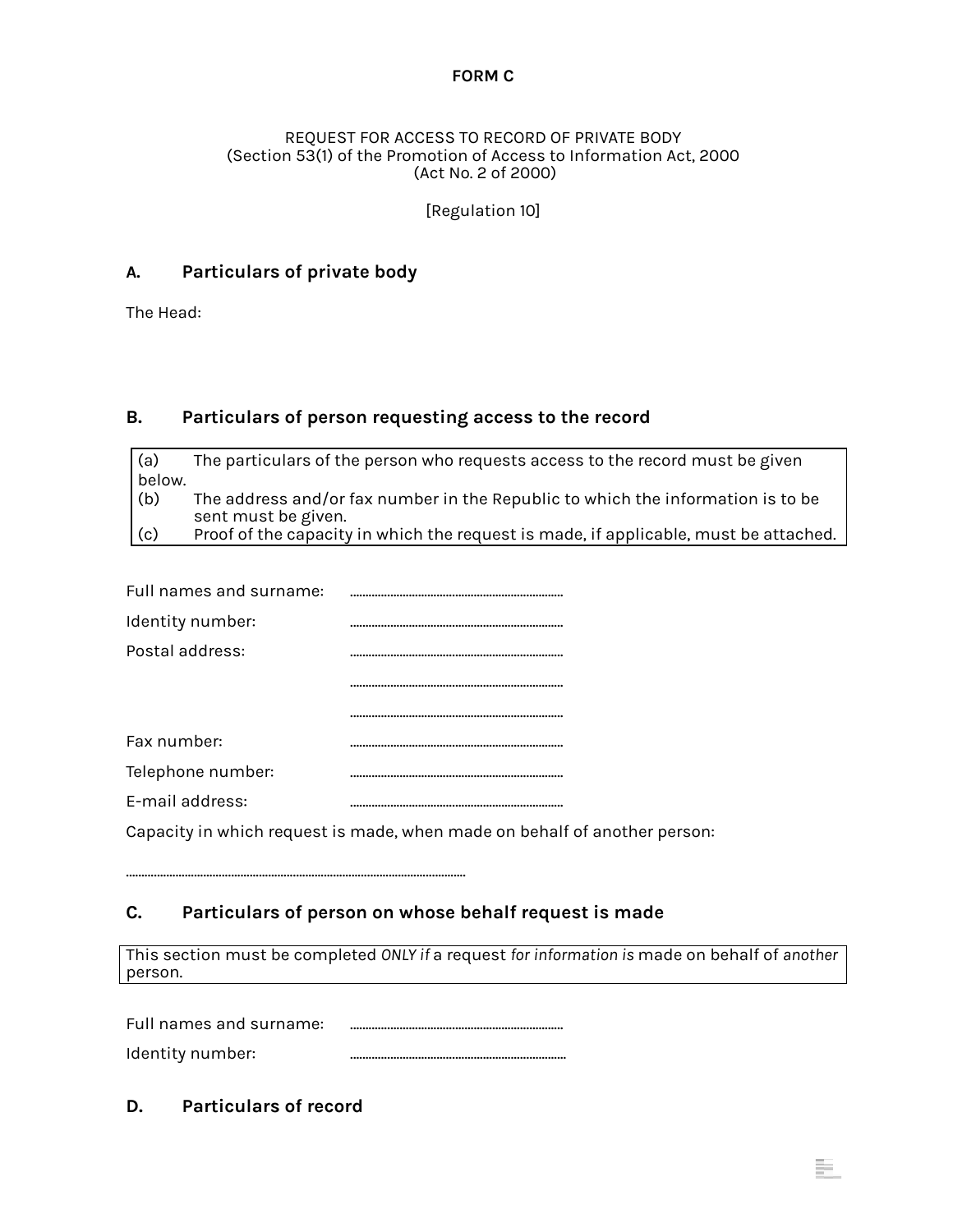- (a) Provide full particulars of the record to which access is requested, including the reference number if that is known to you, to enable the record to be located.
- (b) If the provided space is inadequate, please continue on a separate folio and attach it to this form.

The requester must sign all the additional folios.

1 Description of record or relevant part of the record:

……………………………………………………………………………………………….. ……………………………………………………………………………………………….. ……………………………………………………………………………………………….. ……………………………………………………………………………………………….. ……………………………………………………………………………………………….. ……………………………………………………………………………………………….. 2 Reference number, if available: ……………………………………………………………………………………………….. 3 Any further particulars of record: ……………………………………………………………………………………………….. ……………………………………………………………………………………………….. ……………………………………………………………………………………………….. ……………………………………………………………………………………………….. ……………………………………………………………………………………………….. ………………………………………………………………………………………………..

#### **E. Fees**

- (a) A request for access to a record, other *than* a record containing personal information about yourself, will be processed only after a request fee has been paid.
- (b) You will be *notified of* the amount required to be paid as the request fee.
- (c) The fee payable for access to a record depends *on* the form *in which* access is required and the reasonable time *required* to search for and prepare a record.
- (d) If you qualify for exemption *of* the payment *of* any fee, please state the reason for exemption.

Reason for exemption from payment of fees:

……………………………………………………………………………………………….. ……………………………………………………………………………………………….. ……………………………………………………………………………………………….. ………………………………………………………………………………………………..

………………………………………………………………………………………………..

#### **F. Form of access to record**

If you are prevented by a disability to read, view or listen to the record in the form of access provided for in 1 to 4 hereunder, state your disability and indicate in which form the record is required.

| Disability:                       | Form in which record is<br>required |
|-----------------------------------|-------------------------------------|
| Form in which record is required: |                                     |

s.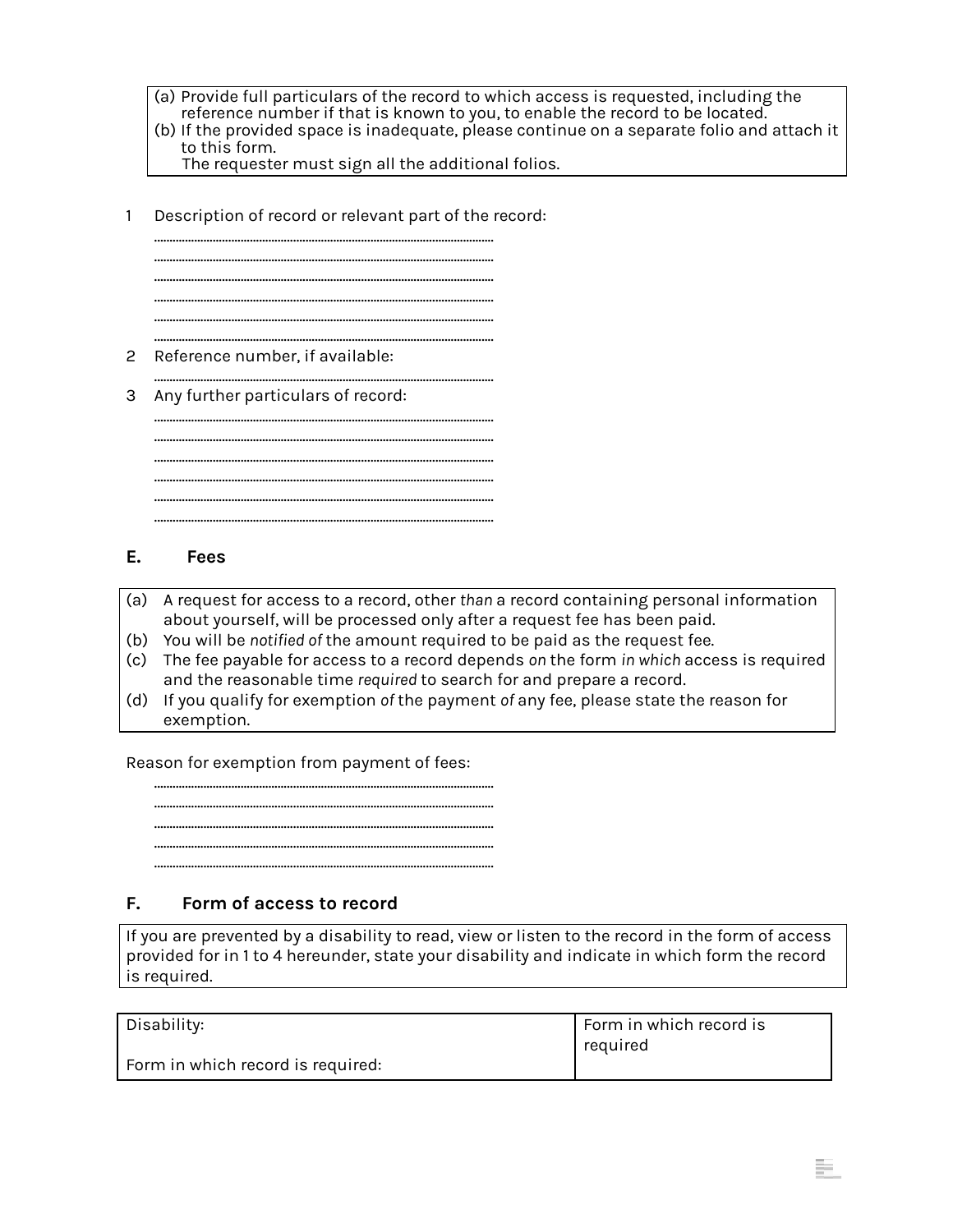Mark the appropriate box with an X.

NOTES:

- (a) Compliance with your request in the specified form may depend on the form in which the record is available.
- (b) Access in the form requested may be refused in certain circumstances. In such a case you will be informed if access will be granted in another form.
- (c) The fee payable for access for the record, if any, will be determined partly by the form in which access is requested.

| 1. If the record is in written or printed form:                                                                                                     |                                               |  |                                                             |            |                                                                            |         |                      |
|-----------------------------------------------------------------------------------------------------------------------------------------------------|-----------------------------------------------|--|-------------------------------------------------------------|------------|----------------------------------------------------------------------------|---------|----------------------|
|                                                                                                                                                     | copy of record*                               |  | inspection of record                                        |            |                                                                            |         |                      |
| 2. If record consists of visual images<br>this includes photographs, slides, video recordings, computer-generated images,<br>sketches, etc)         |                                               |  |                                                             |            |                                                                            |         |                      |
|                                                                                                                                                     | view the images                               |  | copy of the images"                                         |            |                                                                            | images* | transcription of the |
| 3. If record consists of recorded words or information which can be reproduced in<br>sound:                                                         |                                               |  |                                                             |            |                                                                            |         |                      |
|                                                                                                                                                     | listen to the<br>soundtrack audio<br>cassette |  | transcription of soundtrack*<br>written or printed document |            |                                                                            |         |                      |
| 4. If record is held on computer or in an electronic or machine-readable form:                                                                      |                                               |  |                                                             |            |                                                                            |         |                      |
|                                                                                                                                                     | printed copy of<br>record*                    |  | printed copy of<br>information derived<br>from the record"  |            | copy in computer readable<br>form <sup>*</sup><br>(stiffy or compact disc) |         |                      |
| 'If you requested a copy or transcription of a record (above), do you<br>wish the copy or transcription to be posted to you?<br>Postage is payable. |                                               |  |                                                             | <b>YES</b> | <b>NO</b>                                                                  |         |                      |

#### **G Particulars of right to be exercised or protected**

If the provided space is inadequate, please continue on a separate folio and attach it to this form. The requester must sign all the additional folios.

1. Indicate which right is to be exercised or protected:

……………………………………………………………………………………………….. ……………………………………………………………………………………………….. ………………………………………………………………………………………………..

2. Explain why the record requested is required for the exercise or protection of the aforementioned right: